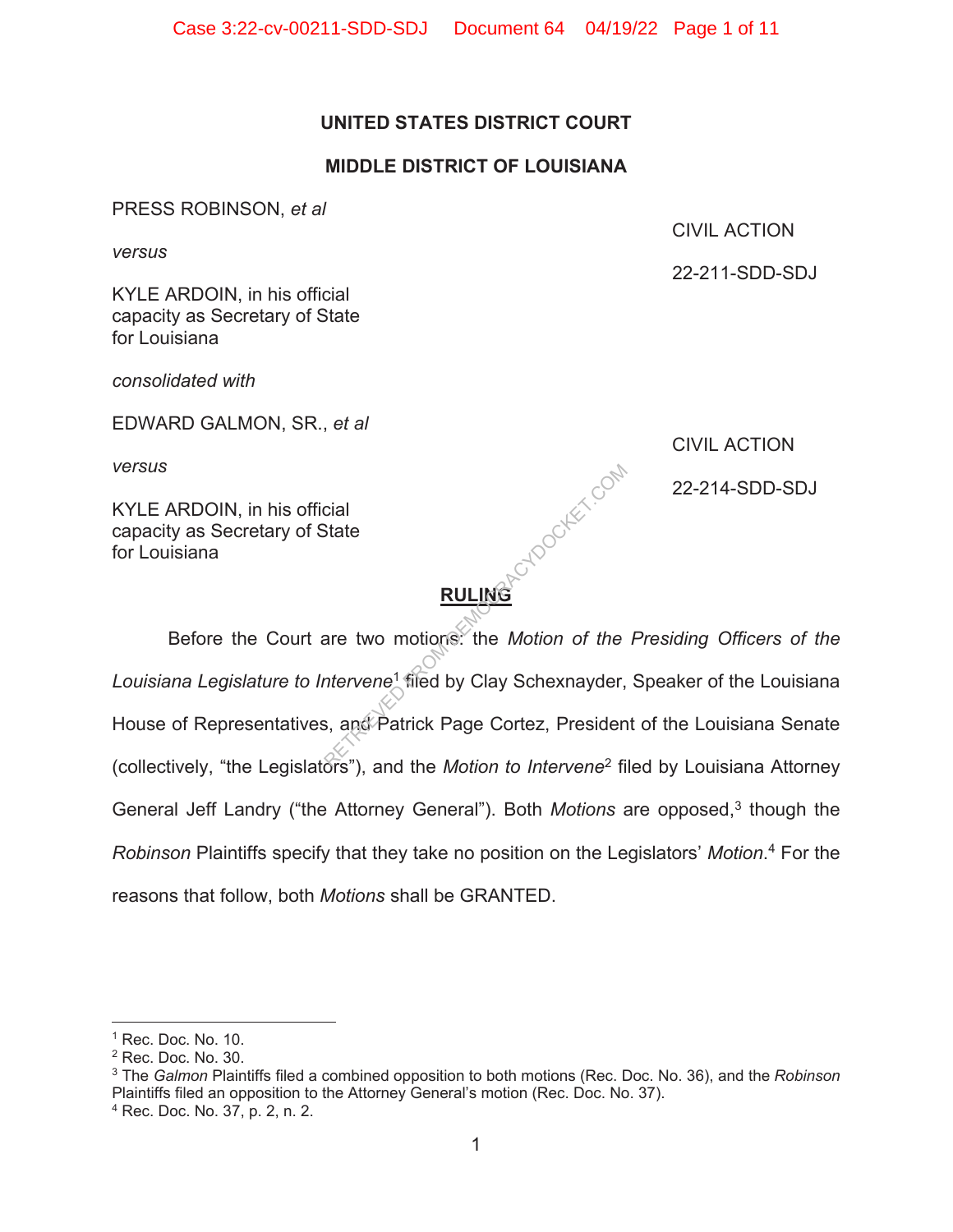### **I. BACKGROUND**

On March 30, 2022, *Robinson v. Ardoin*5 and *Galmon v. Ardoin*<sup>6</sup> were filed in the Middle District of Louisiana. Both suits challenge Louisiana's new congressional districting plan. In the interest of efficiency and judicial economy, *Galmon*, which had initially been allocated to Judge Brian A. Jackson, was reassigned to this Court, and on April 14, 2022, *Robinson* and *Galmon* were consolidated.7 Now seeking to join the consolidated cases as parties are Clay Schexnayder, Speaker of the Louisiana House of Representatives, Patrick Page Cortez, President of the Louisiana Senate, and Louisiana Attorney General Jeff Landry. All of the putative intervenors assert that they are entitled to intervention as of right under Federal Rule of Civil Procedure 24(a), or, in the alternative, permissive intervention under Rule 24(b). Plaintiffs oppose the interventions, arguing, *inter alia*, that the would-be parties have no independent interests to assert and that whatever interests they do have are already adequately represented by Defendant Kyle Ardoin, the Louisiana Secretary of State. The Court will address the parties' arguments in turn. Retaining the purative intervenors as<br>
At under Federal Rule of Civil Pro<br>
ervention under Rule 24(b). Plaintiffs<br>
e would-be parties have no independe<br>
ey do have are already adequately r<br>
ma Secretary of State. The Court

# **II. APPLICABLE LAW**

# A. Intervention of Right Under Rule 24(a)

Federal Rule of Civil Procedure 24(a) provides that, on timely motion, the Court must permit anyone to intervene who is given an unconditional right to intervene by a federal statute; or who claims an interest relating to the property or transaction that is the subject of the action, and is so situated that disposing of the action may as a practical

 $53:22$ -cv-211.

 $6$  3:22-cv-214.

 $<sup>7</sup>$  Rec. Doc. No. 34.</sup>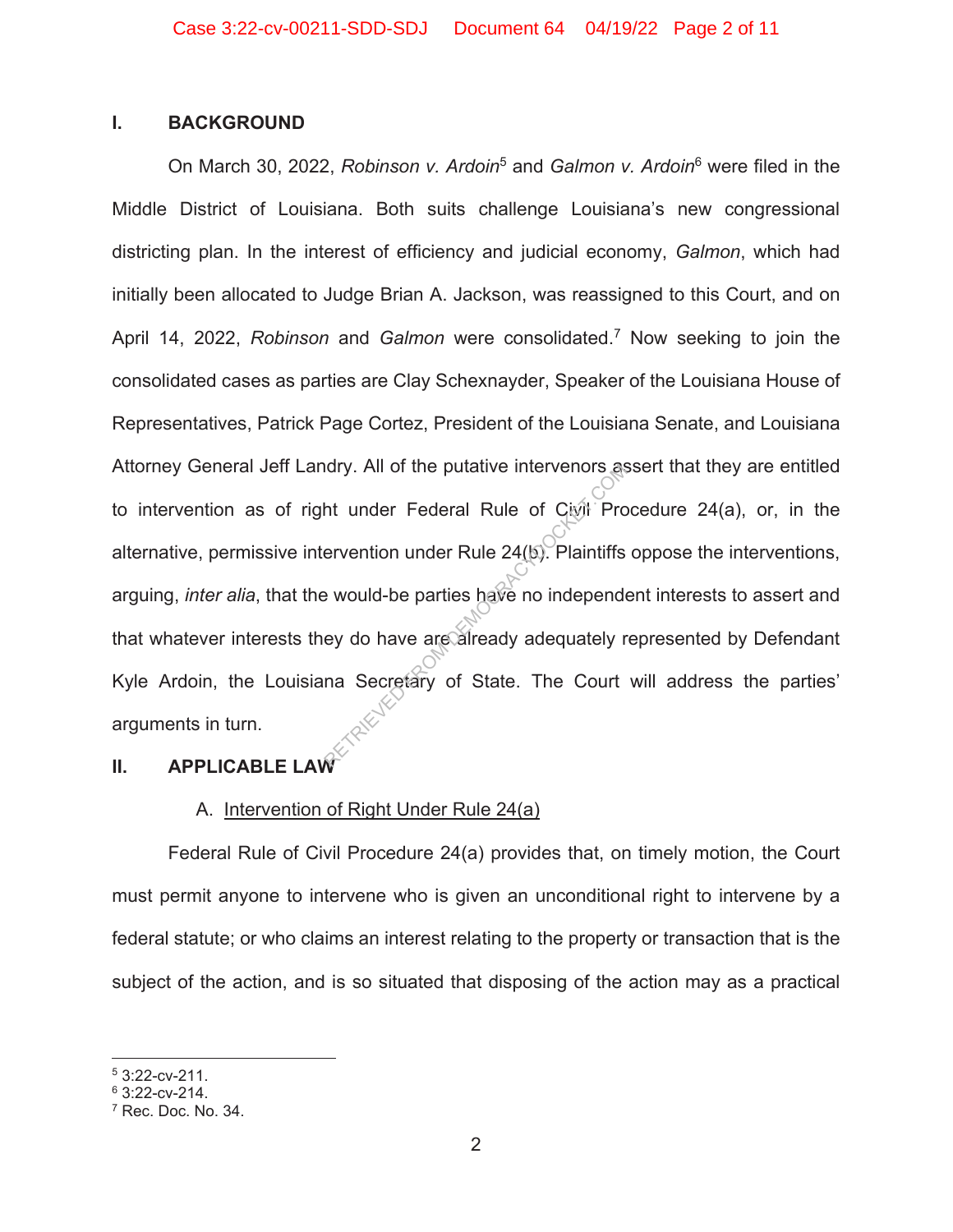#### Case 3:22-cv-00211-SDD-SDJ Document 64 04/19/22 Page 3 of 11

matter impair or impede the movant's ability to protect its interest, unless existing parties adequately represent that interest. The movant bears the burden of establishing his right to intervene, but Rule 24 is to be liberally construed. The United States Court of Appeals for the Fifth Circuit instructs that "[f]ederal courts should allow intervention where no one would be hurt and the greater justice could be attained."<sup>8</sup> "The inquiry is a flexible one, and a practical analysis of the facts and circumstances of each case is appropriate."9

Although "[t]here is not any clear definition of the nature of the interest ... that is required for intervention of right,"10 the Fifth Circuit has previously interpreted Rule  $24(a)(2)$  to require a "direct, substantial, legally protectable interest in the proceedings."<sup>11</sup> The Fifth Circuit has held that, ultimately, the "inquiry turns on whether the intervenor has a stake in the matter that goes beyond a generalized preference that the case come out a certain way."12 or right, <sup>no</sup> the Fifth Circuit has protectable interest.<br>
that, ultimately, the "inquiry turns on v<br>
goes beyond a generalized preference<br>
on, the Fifth Circuit has made clear the<br>
sentation is a "minimal" one that is me

As for representation, the Fifth Circuit has made clear that the movant's burden of proving inadequate representation is a "minimal" one that is met if the movant shows that "representation may be inadequate."<sup>13</sup> "Although the applicant's burden of showing inadequate representation is minimal, "it cannot be treated as so minimal as to write the requirement completely out of the rule."<sup>14</sup> The Fifth Circuit has held that "'[w]hen the party

<sup>8</sup> *Texas v. United States*, 805 F.3d 653, 657 (5th Cir. 2015)(quoting *Sierra Club v. Espy,* 18 F.3d 1202, 1205 (5th Cir.1994)).

<sup>9</sup> *Brumfield v. Dodd,* 749 F.3d 339, 342 (5th Cir. 2014)(internal quotations omitted).

<sup>10 7</sup>C Charles Alan Wright, *et al*., *Federal Practice and Procedure* § 1908.1 (3d ed. 2007) [*Wright & Miller*] (internal quotation marks omitted).

<sup>11</sup> *Edwards v. City of Houston,* 78 F.3d 983, 1004 (5th Cir. 1996).

<sup>12</sup> *Texas v. United States*, 805 F.3d 653, 657 (5th Cir. 2015).

<sup>13</sup> *Brown v. Jefferson Par. Sch. Bd*., No. CV 21-40, 2021 WL 949679, at \*8 (E.D. La. Mar. 12, 2021)(quoting *Sierra Club v. Espy*, 18 F.3d 1202, 1207 (5th Cir. 1994)).

<sup>14</sup> *Cajun Elec. Power Co-op., Inc. v. Gulf States Utilities, Inc*., 940 F.2d 117, 120 (5th Cir. 1991) (quoting *Bush v. Viterna,* 740 F.2d 350, 355 (5th Cir.1984)).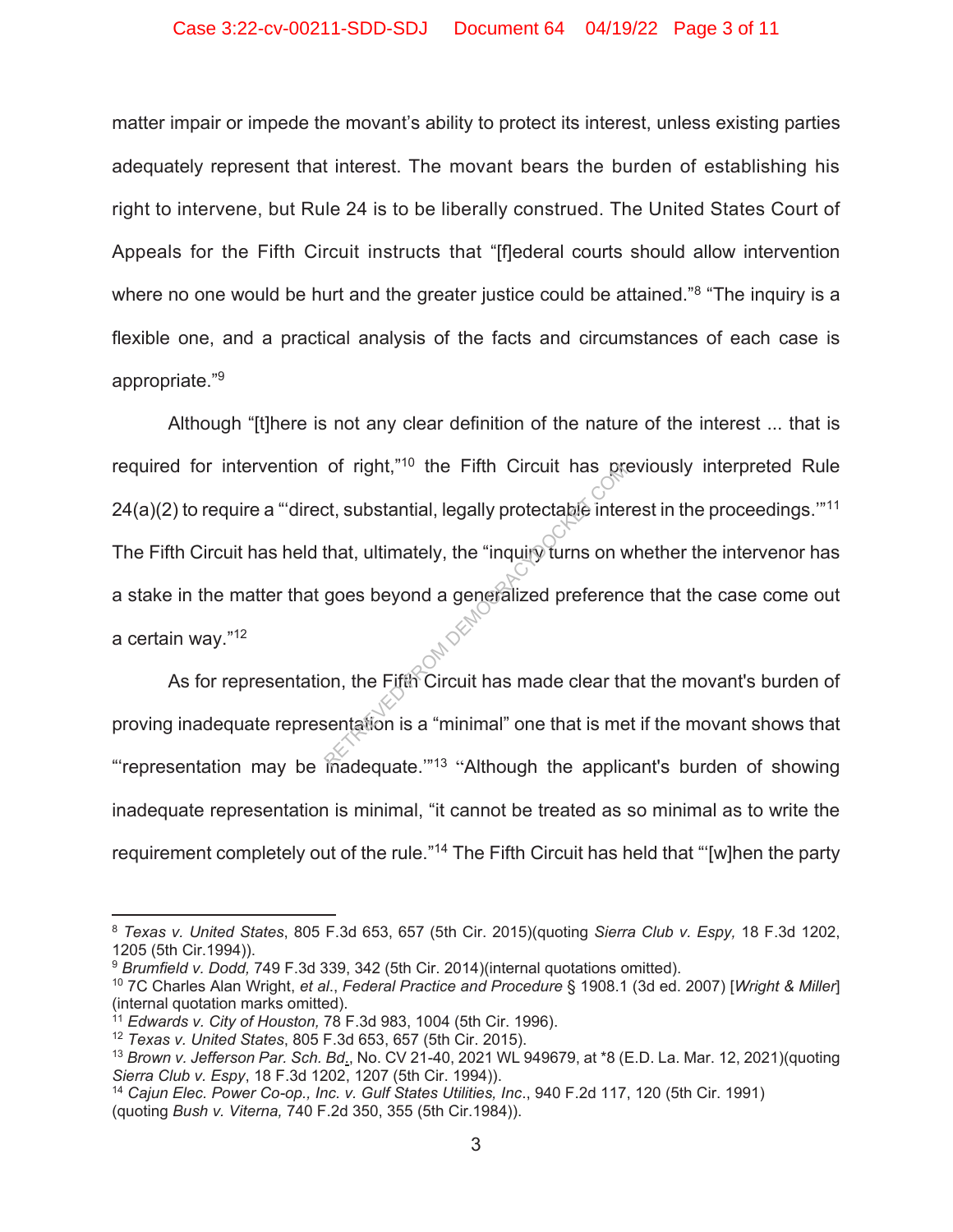# Case 3:22-cv-00211-SDD-SDJ Document 64 04/19/22 Page 4 of 11

seeking intervention has the same ultimate objective as a party to the suit, a presumption arises that its interests are adequately represented, against which the petitioner must demonstrate adversity of interest, collusion, or nonfeasance.'"15

# B. Permissive Intervention Under Rule 24(b)

Rule 24(b) provides that the Court may permit anyone to intervene who (1) is given a conditional right to intervene by a federal statute or (2) has a claim or defense that shares with the main action a common question of law or fact. This rule gives district courts discretion to allow intervention when "(1) timely application is made by the intervenor, (2) the intervenor's claim or defense and the main action have a question of law or fact in common, and (3) intervention will not unduly delay or prejudice the adjudication of the rights of the original parties." $\sqrt[8]{}$  Permissive intervention is 'wholly discretionary' and may be denied even when the requirements of Rule 24(b) are satisfied."17 Reference and the main<br>and (3) intervention will not undul<br>of the original parties."<sup>160</sup> Permissi<br>be denied even when the requirer<br>constantion

# **III. ANALYSIS**

# I. The Legislators' *Motion*

Clay Schexnayder and Patrick Page Cortez ("the Legislators") aver that they clearly satisfy the elements of intervention of right, which, again, are:

(1) the application for intervention must be timely; (2) the applicant must have an interest relating to the property or transaction which is the subject of the action; (3) the applicant must be so situated that the disposition of the action may, as a practical matter, impair or impede his ability to protect that interest; (4) the applicant's interest must be inadequately represented by the existing parties to the suit.<sup>18</sup>

<sup>15</sup> *Bush v. Viterna*, 740 F.2d 350, 355 (5th Cir. 1984).

<sup>16</sup> *League of United Latin Am. Citizens v. Clements,* 884 F.2d 185, 189 n. 2 (5th Cir. 1989).

<sup>17</sup> *Turner v. Cincinnati Ins. Co.,* 9 F.4th 300, 317 (5th Cir. 2021).

<sup>18</sup> *Miller v. Vilsack*, No. 21-11271, 2022 WL 851782, at \*2 (5th Cir. Mar. 22, 2022).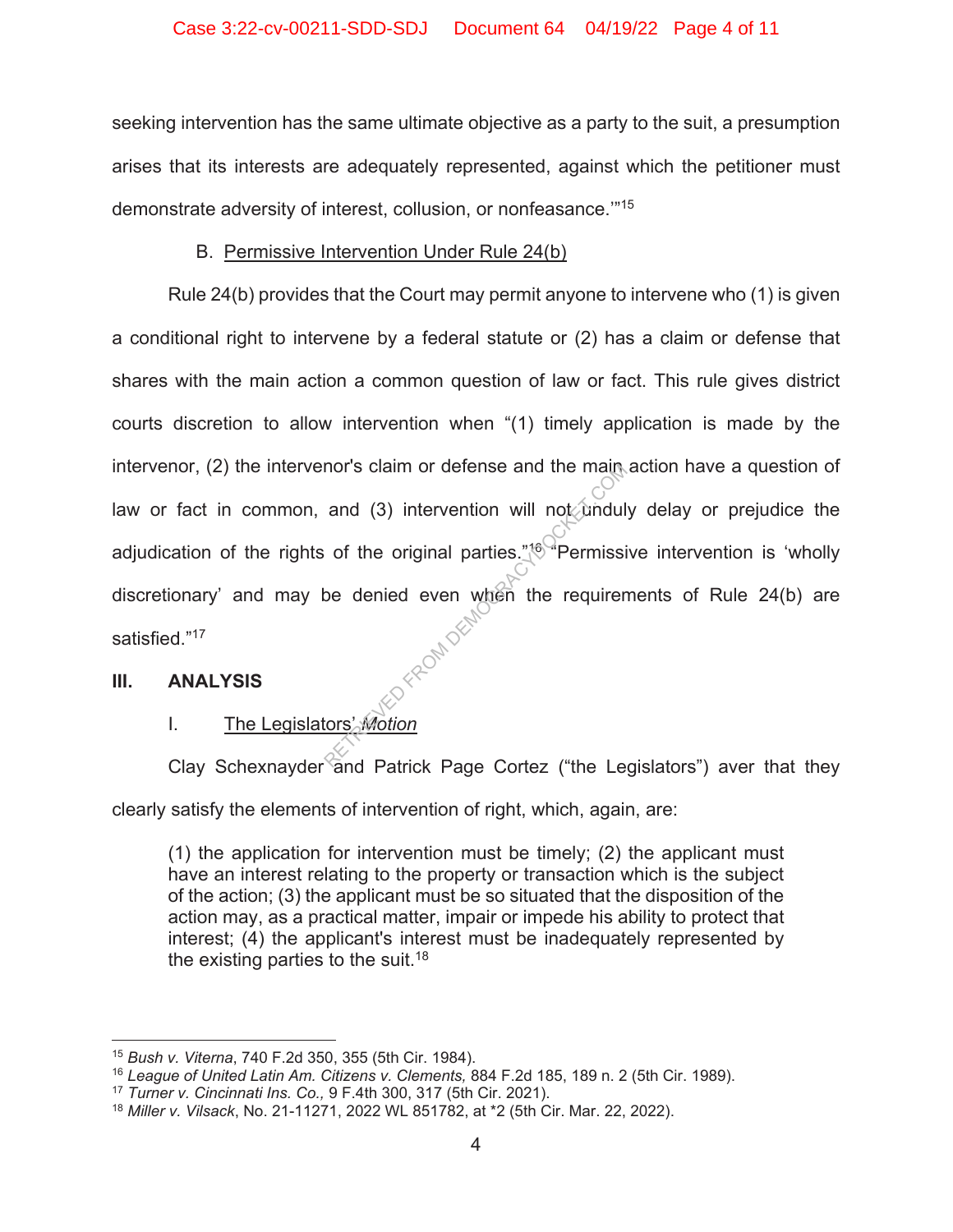On the first point, the Court agrees; there is no dispute that the *Motion* is timely, since it was filed only one week after the *Complaints* and before anything meaningful transpired in the case. Thus, the Legislators' entitlement to intervention of right hinges on the nature and magnitude of the interest articulated, as well as their ability to demonstrate that their interest is not already adequately represented. The Legislators assert a laundry list of interests in this case.<sup>19</sup> In the Court's view, many of these interests do not satisfy the requirements for intervention of right under Rule 24(a). Several of the assertions boil down to the Legislators' desire to avoid having their maps undone by an order of this Court or to be forced to redraw them; this strikes the Court as nothing more than a "generalized preference that the case come out a certain way." Other alleged interests are too ineffable, such as the Legislators' interest in defending "the injury to the legislative department of Louisiana, and the State itself."<sup>26</sup> redraw them; this strikes the Count<br>hat the case come out a certain way<br>the Legislators' interest in defending<br>and the State itself."<sup>26</sup><br>Court finds that the Legislators have<br>eir desire to defend the merits of the<br>eague o

Nevertheless, the Court finds that the Legislators have articulated a legitimate interest where they cite their desire to defend the merits of the redistricting plans passed by the Legislature. In *League* of United Latin Am. Citizens, Council No. 4434 v. *Clements,*21 the Fifth Circuit signaled that parties who play a "part in creating or revising the election scheme" meet the "real party in interest" test. And, as the Legislators note,

<sup>&</sup>lt;sup>19</sup> "[T]o respond to allegations regarding the actions of the Legislature"; defending the redistricting plans passed by the Legislature; "an interest in seeking to prevent their votes in favor of the challenged plans from being nullified by an order deeming the plans violative of the Voting Rights Act"; "defending the injury to the legislative department of Louisiana, and the State itself, that would result from an injunction against the challenged plans"; preventing the Court from "transfer[ing] redistricting authority from the Legislature and to the court"; "avoiding a second redistricting process," which would divert time and resources from other pressing legislative issues; "a compelling and justiciable interest in defending and advancing legitimate legislative policies"; "an interest in ensuring that [] a remedy implements legitimate legislative policies"; "an interest in ensuring that [the Legislature's] policy choices guide redistricting overseen by a court"; "an interest in advocating their understanding of the legal requirements applicable to redistricting plans"; and "a compelling interest that Louisiana citizens' equal protection rights are honored in any future redistricting plan" (*See* Rec. Doc. No. 10).

<sup>20</sup> Rec. Doc. No. 10, p. 5.

<sup>21 884</sup> F.2d 185, 188 (5th Cir. 1989).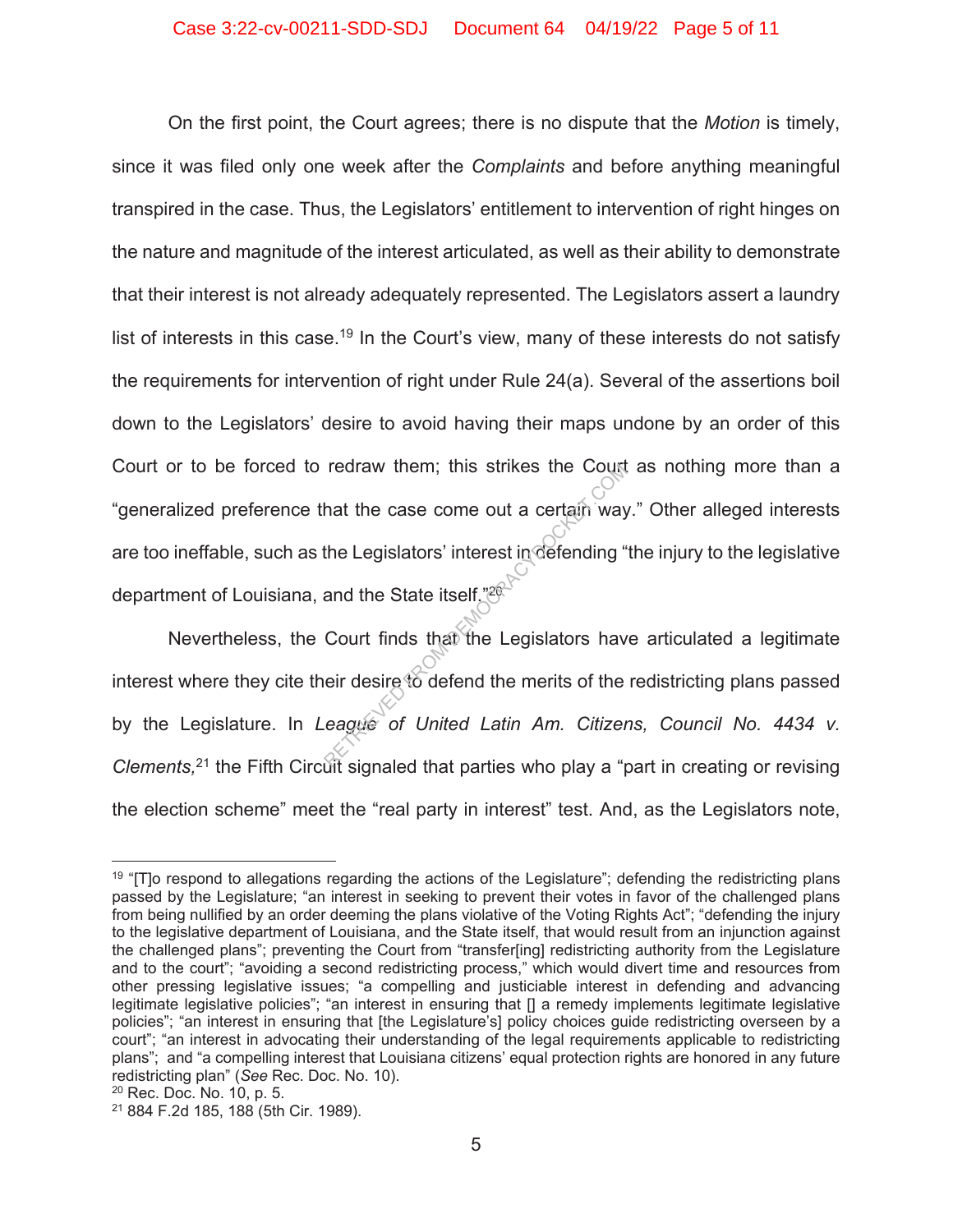#### Case 3:22-cv-00211-SDD-SDJ Document 64 04/19/22 Page 6 of 11

the participation of legislators is a not-uncommon feature of recent redistricting litigation across the country.<sup>22</sup> Moreover, as a matter of common sense, the Court finds that the leaders of the legislative bodies that enacted the challenged maps have an interest in participating in a process where the various policy choices and judgments that went into creating the maps will be scrutinized. Especially in light of the liberal and flexible standard prescribed for Rule 24, the Court finds that the Legislators have established an interest.

The argument that the Legislators' interest will be impaired or impeded without their participation is heavily intertwined with their argument regarding adequacy of representation. Essentially, the Legislators argue that the only named Defendant in this suit, Secretary of State Ardoin, "did not enact the challenged plans, lacks constitutional authority to do so, has no knowledge of the policy considerations underpinning them, has no particular interest in defending those policy choices, and will not be tasked with enacting new plans if they are enjoined.<sup>"23</sup> Therefore, they argue, their interest in defending the plans will be impaired if Secretary of State Ardoin, whose function is one of implementation, not development or defense of maps, is the sole Defendant. The Court credits this argument as persuasive. y, the Legislators argue that the only<br>rdoin, "did not enact the challenged<br>knowledge of the policy consideratior<br>defending those policy choices, and<br>ney are enjoined."<sup>23</sup> Therefore, they<br>e impaired if Secretary of State

As for adequacy of representation, the Fifth Circuit instructs that "'[w]hen the party seeking intervention has the same ultimate objective as a party to the suit, a presumption arises that its interests are adequately represented."<sup>24</sup> The Court is persuaded by the

<sup>22</sup> *See, e.g., Caster v. Merrill*, No. 2:21-CV-1536-AMM, 2022 WL 264819, at \*7 (N.D. Ala. Jan. 24, 2022), *cert. granted before judgment sub nom. Merrill v. Milligan,* 142 S. Ct. 879 (2022)(granting legislators' motion to intervene to defend the redistricting plan); *Carter v. Chapman*, 270 A.3d 444, 453 (Pa. 2022) (granting intervenor status to the Speaker and Majority Leader of the Pennsylvania House of Representatives and the President Pro Tempore and Majority Leader of the Pennsylvania Senate); *Harper v. Hall*, 2022-NCSC-17, ¶ 3, 868 S.E.2d 499.

<sup>23</sup> Rec. Doc. No. 10, p. 10-11.

<sup>24</sup> *Bush v. Viterna*, 740 F.2d 350, 355 (5th Cir. 1984)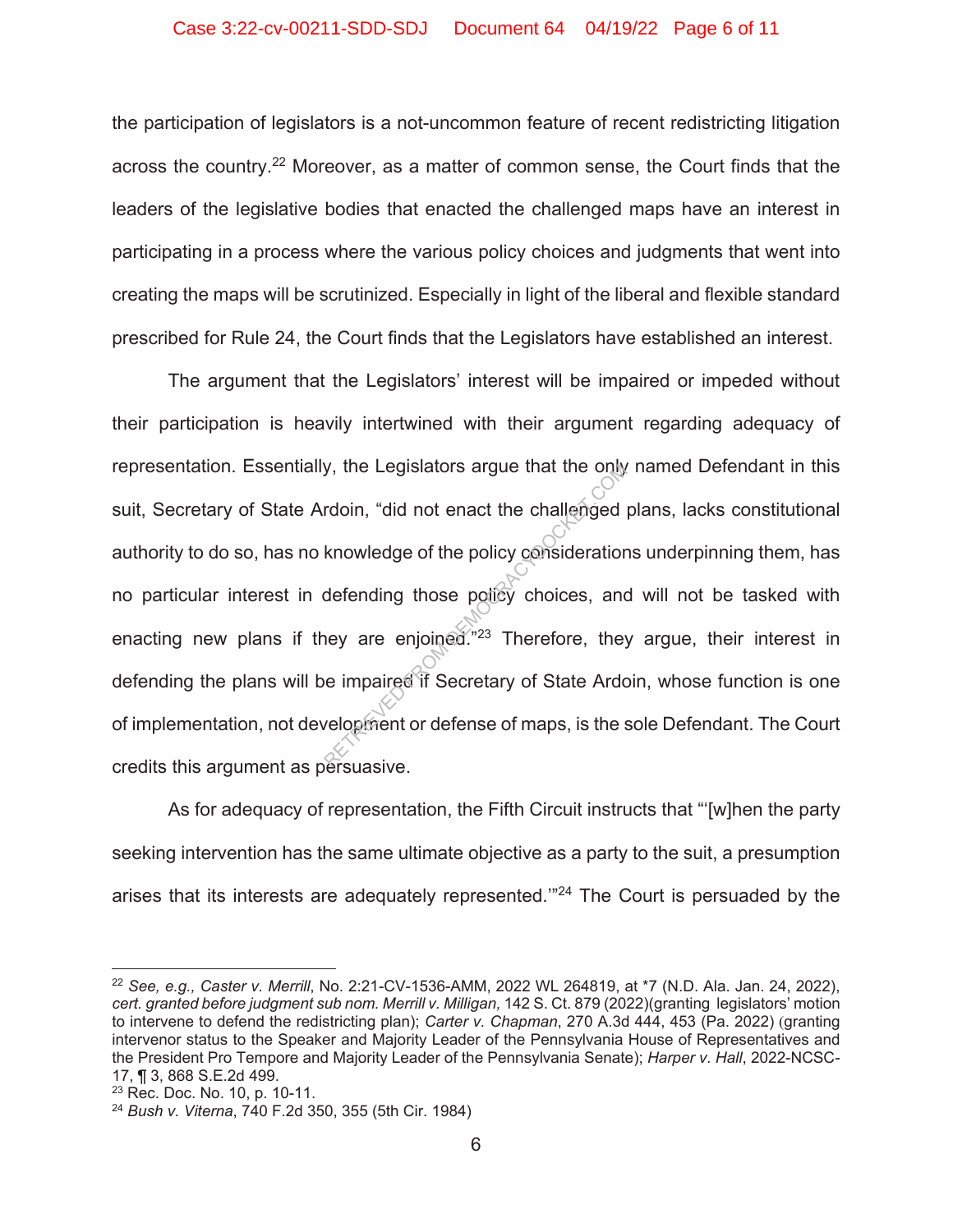#### Case 3:22-cv-00211-SDD-SDJ Document 64 04/19/22 Page 7 of 11

Legislators' assertion that their interest in defending House Bill 1 and Senate Bill 5 is not adequately represented by the Secretary, since his ultimate objective is "administering whatever election rules may apply by law, not in administering the specific plans challenged in this case."25 Although the Secretary's interest in "orderly elections" may, in this case, mean that he disfavors any attempt to defeat the already-existing maps, the Legislators point out that ultimately, the Secretary may be disinterested in the merits as long as any remedy "were to occur in time to administer the next scheduled legislative elections."26 This divergence of interests is evidence of inadequate representation.

Finding that the Legislators have demonstrated their entitlement to intervene as of right under Rule 24(a), the Court orders that their *Motion* shall be GRANTED.

# II. The Attorney General's *Motion*

Attorney General Jeff Landry's *Motion* is timely, coming only two weeks after the *Complaints* and before any significant developments in the case. Though he cites a number of state statutes giving him authority to represent the state and to intervene in civil suits,<sup>27</sup> he points to no federal statute giving him a right to intervene under Rule 24(a). Therefore, to intervene as of right, he must satisfy the now-familiar factors under Rule  $24(a)(2).^{28}$ gislators have demonstrated their entreptions.<br>
Pe Court orders that their Motion shall<br>
Leff Landry's Motion is timely, coming<br>
performance of the must satisfy the now for<br>
Contained Statute giving him a right to in

As an initial matter, the Court is underwhelmed by the Attorney General's assertion that his interest in this suit is "to protect the interests of the State."<sup>29</sup> This is an overly general statement by the standards of Rule 24(a), which requires a *particularized* interest.

<sup>25</sup> Rec. Doc. No. 10, p. 11 (citing La. R.S. § 18:18).

<sup>26</sup> *Id*. at p. 13.

<sup>27</sup> Rec. Doc. No. 30, p. 4-5.

<sup>28</sup> *See supra,* p. 4.

<sup>29</sup> Rec. Doc. No. 30, p. 6.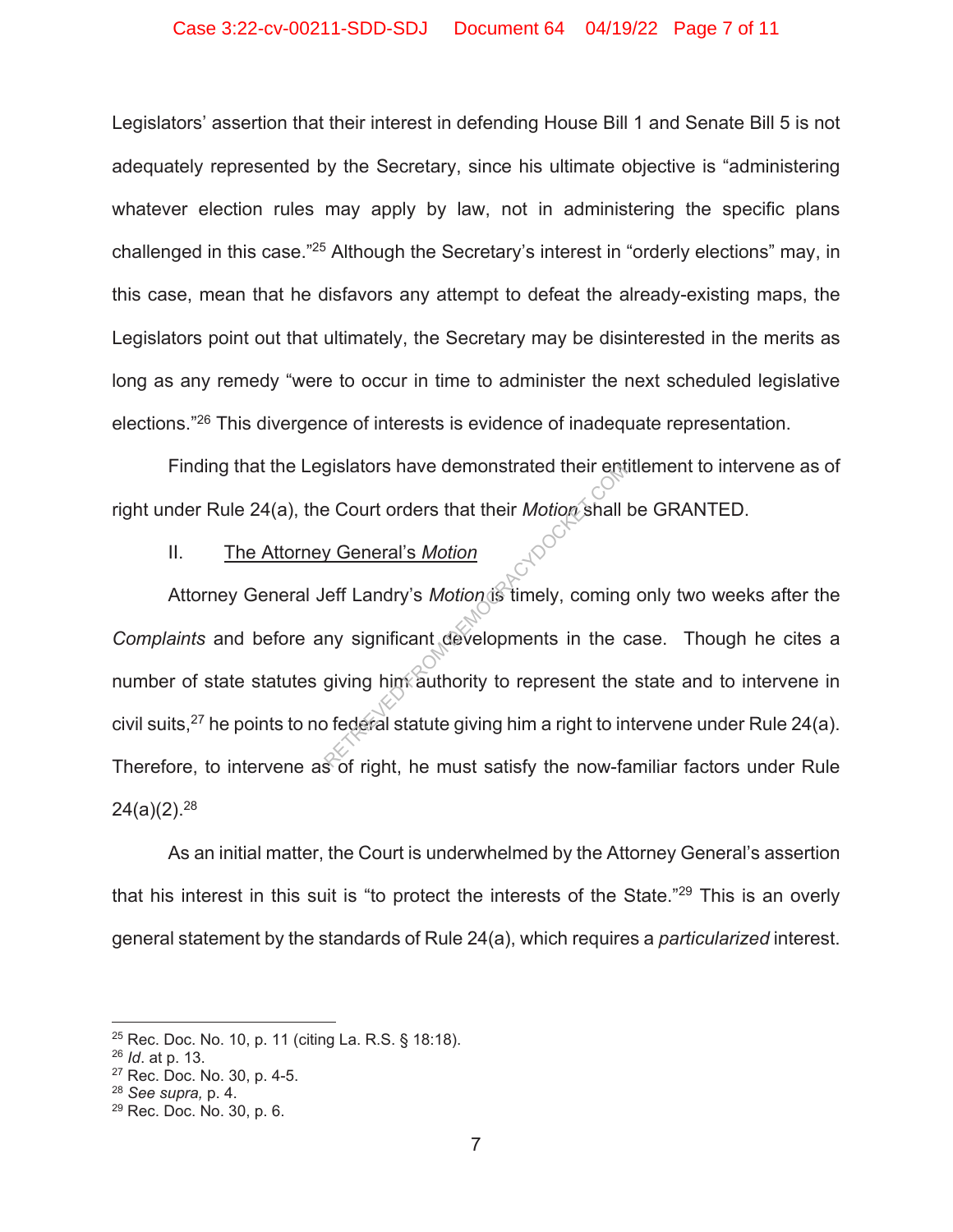### Case 3:22-cv-00211-SDD-SDJ Document 64 04/19/22 Page 8 of 11

The Attorney General further asserts that "[t]he State has unique sovereign interests not shared by the other parties," but, at his most specific, he describes that interest as the need "to defend the State's congressional plan." $30$  This interest is not unique – it is explicitly shared by the Legislators who also moved to intervene. Also unavailing is the Attorney General's argument that he is entitled to intervene in this suit because he is charged with various election-related responsibilities under state law.<sup>31</sup> Intervention of right requires a direct and substantial interest in *this proceeding*; the Attorney General does not explain how being designated as statutory counsel for each Parish Board of Election Supervisors, for example, is relevant to congressional redistricting.

That being said, the Court is mindful of the United States Supreme Court's recent instruction that "a State's opportunity to defend its laws in federal court should not be lightly cut off."32 In *Cameron v. EMW Women's Surgical Center, P.S.C.*, decided March 3, 2022, the high Court, in a *Ruling* affirming the Kentucky attorney general's intervention to defend a Kentucky abortion law, wrote as follows: Example, is relevant to congressional<br>
e Court is mindful of the United State<br>
opportunity to defend its laws in feron v. EMW Women's Surgical Cente<br>
a Ruling affirming the Kentucky attor<br>
rtion law, wrote as follows:<br>
the

Paramount among the States' retained sovereign powers is the power to enact and enforce any laws that do not conflict with federal law. Therefore, a State "clearly has a legitimate interest in the continued enforceability of its own statutes," and a federal court must "respect ... the place of the States in our federal system". . .Respect for state sovereignty must also take into account the authority of a State to structure its executive branch in a way that empowers multiple officials to defend its sovereign interests in federal court.33

The Supreme Court also relied upon provisions of Kentucky law that mirror Louisiana law

with respect to the role of the attorney general:

<sup>30</sup> Rec. Doc. No. 30, p. 5.

<sup>31</sup> *Id*. at p. 7.

<sup>32 142</sup> S. Ct. 1002, 1011 (2022).

<sup>33</sup> *Cameron v. EMW Women's Surgical Ctr., P.S.C.,* 142 S. Ct. 1002, 1011 (2022)(internal citations omitted).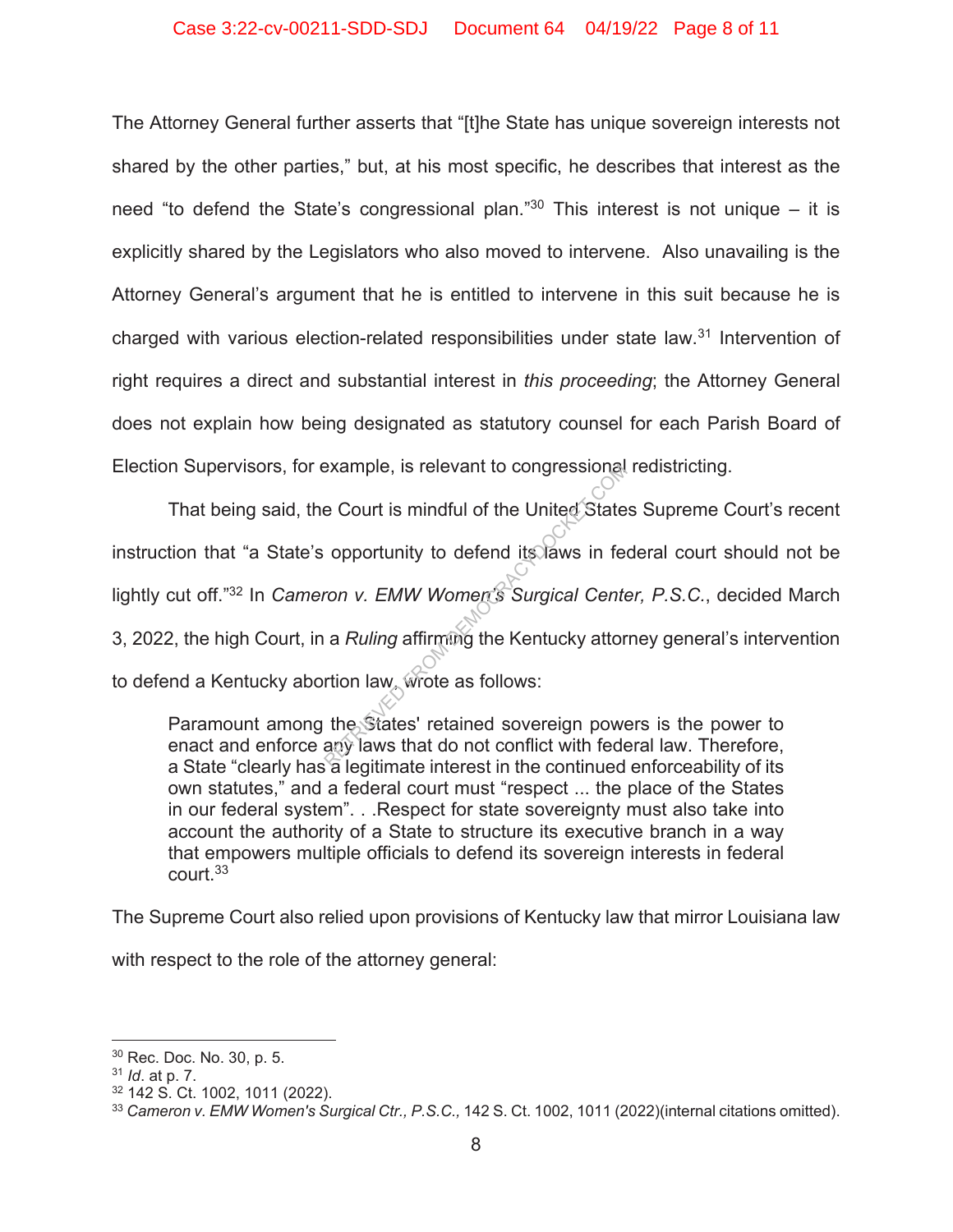In this case, although the secretary for Health and Family Services apparently enjoyed the authority under state law to defend the constitutionality of HB 454, the secretary shared that authority with the attorney general. Indeed, it is the attorney general who is deemed Kentucky's "chief law officer" with the authority to represent the Commonwealth "in all cases."34

Under Louisiana law, the Attorney General is the "chief legal officer," charged with "the assertion or protection of any right or interest of the state."35 Overall, *Cameron* suggests that the Attorney General's desire to represent Louisiana as a sovereign state is a legitimate interest in this proceeding.

As to adequacy of representation, the Attorney General claims that he does not share the same ultimate objective as Secretary of State Ardoin, because Ardoin's objective is "the orderly implementation of whatever election rules are in force," while the Attorney General is "tasked specifically with defending the laws and sovereign interests of the State of Louisiana."36 This argument seems to elide that "whatever election rules are in force" are, of course, set forth in those very state laws that the Attorney General is bound to defend, but the Court credits the distinction that the Secretary of State's focus is the *implementation* of laws, not defending their legality. Between as Secretary of State  $\mu$ <br>plementation of whatever election ru<br>ed specifically with defending the law<br> $^{236}$  This argument seems to elide tha<br>e, set forth inclines very state laws th<br>Court credits the distinctio

Lastly, the Attorney General's argument that the State's interest would be impaired in his absence is lacking. He maintains that "the Court's determination could have long lasting impacts on the State,"<sup>37</sup> but that would be the case regardless of Landry's presence or absence as a party to this suit. Primarily, the Attorney General argues that the State's interest would be impaired if he is not allowed to intervene and is thus

<sup>&</sup>lt;sup>34</sup> *Id.*<br><sup>35</sup> La. Const. art. IV, § 8.

<sup>36</sup> Rec. Doc. No. 30, p. 9.

<sup>37</sup> *Id*. at p. 8.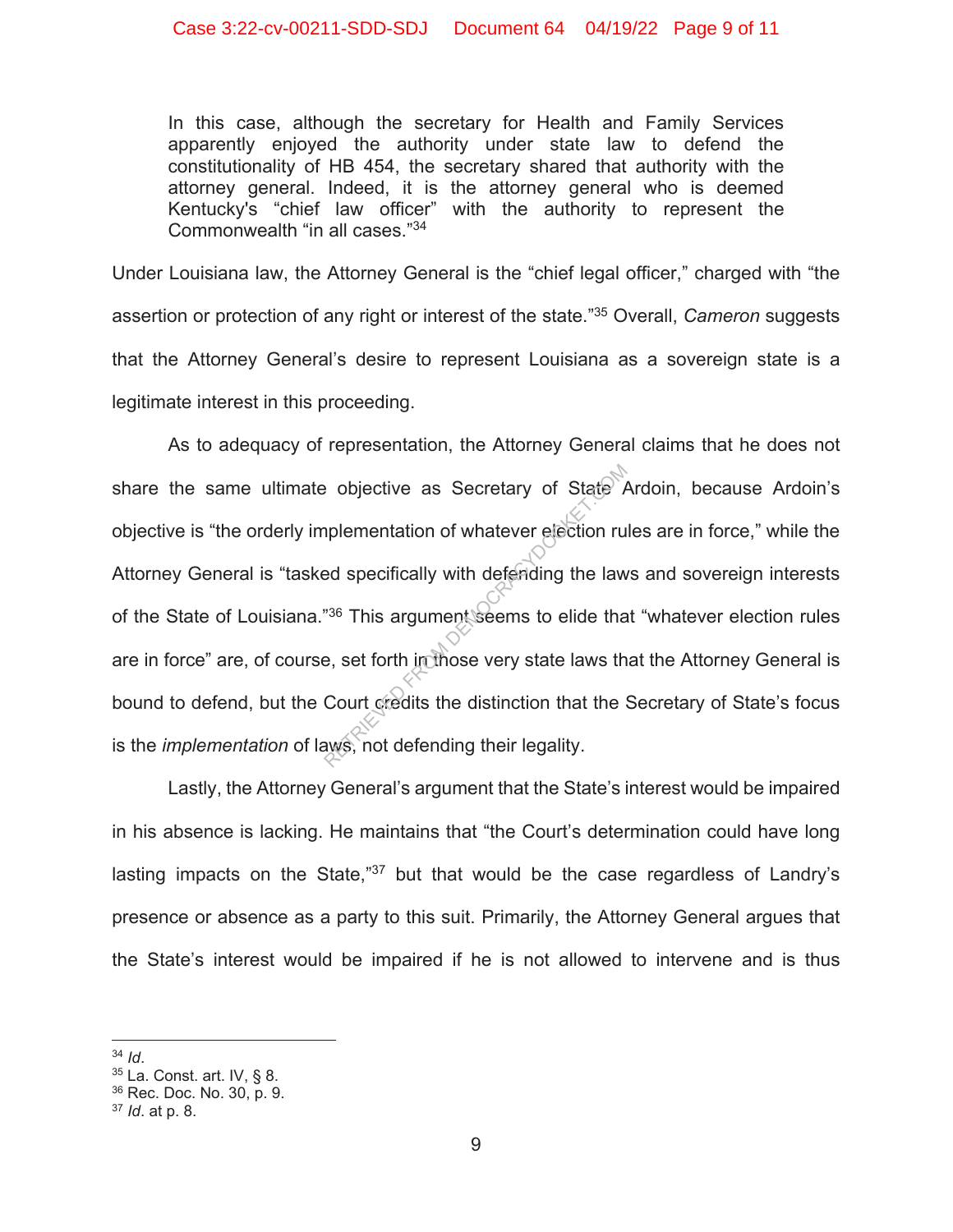#### Case 3:22-cv-00211-SDD-SDJ Document 64 04/19/22 Page 10 of 11

prevented from "providing a defense to Plaintiffs' challenge to the method of electing members to Congress."38 But, as Plaintiffs point out, Attorney General Landry is fully empowered to represent Secretary of State Ardoin;<sup>39</sup> Landry never articulates why he must mount a defense by becoming party to the suit *himself* instead of, in his capacity as "chief legal officer," representing the existing state Defendants.

The Court finds that Attorney General Landry has failed to establish that he is entitled to intervention of right. But, in light of *Cameron*, the Court will allow permissive intervention for the Attorney General to defend the enforceability of Louisiana law, here, the existing maps. There is no doubt that Landry's *Motion* is timely or that his proposed defense shares questions of law or fact in common with the claims in the underlying litigation. Therefore, the Court exercises its discretion to grant permissive intervention, finding that "no one would be hurt and the greater justice could be attained." $40$ Is no doubt that Landry's *Motion* is to<br>s of law or fact in common with the<br>Court exercises its discretion to gran<br>l be hurt and the greater justice could<br><u>pncerns</u><br>allowing additional defendants to intervely doubling or

# III. Plaintiffs' Concerns

Plaintiffs worry that allowing additional defendants to intervene will "unnecessarily duplicate" efforts, "effectively doubling or even tripling page limits and argument time."<sup>41</sup> The Court shares this concern, but finds that it can be mitigated by careful management of the briefing process and the evidentiary hearing. Indeed, "[f]ederal courts have inherent powers necessary to achieve the orderly and expeditious disposition of their dockets."42

<sup>38</sup> *Id*. at p. 8.

<sup>39</sup> *See* La. R.S. 49:257 ("Notwithstanding any other law to the contrary, the attorney general, at his discretion, shall represent or supervise the representation of the interests of the state in any action or proceeding in which the constitutionality of a state statute or of a resolution of the legislature is challenged or assailed").

<sup>40</sup> *Texas v. United States*, 805 F.3d 653, 657 (5th Cir. 2015)(quoting *Sierra Club v. Espy,* 18 F.3d 1202, 1205 (5th Cir.1994)).

<sup>41</sup> Rec. Doc. No. 36, p. 8.

<sup>42</sup> *Nat. Gas Pipeline Co. of Am. v. Energy Gathering, Inc.,* 86 F.3d 464, 467 (5th Cir. 1996). *See also, e.g.,* Federal Rule of Evidence 611.